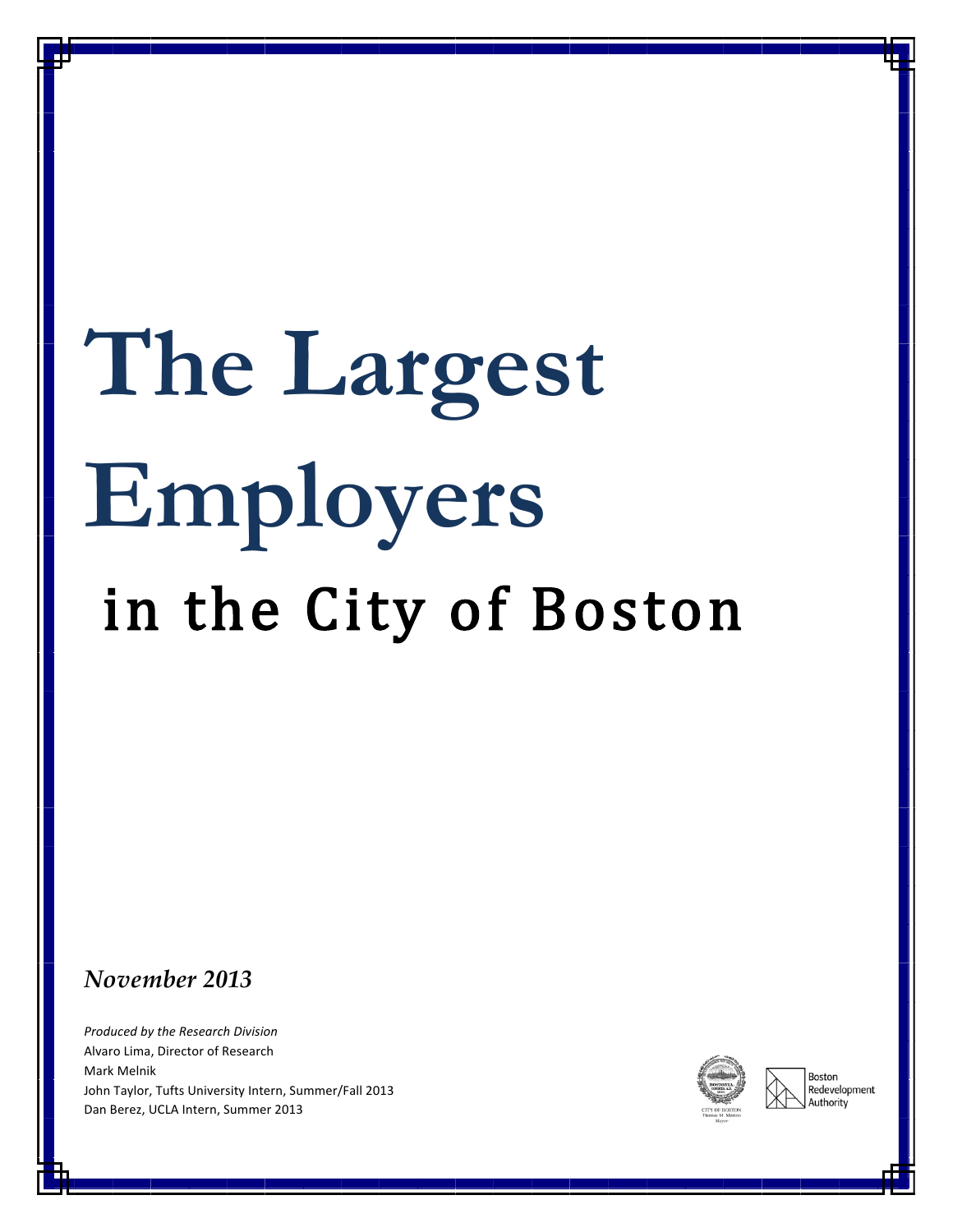## **Table of Contents**

| <b>Executive Summary</b>                                  |    |
|-----------------------------------------------------------|----|
| <b>Boston's Largest Employers</b>                         | 4  |
| Companies with 1,000 or More Employees                    | 5  |
| Companies with 500 to 999 Employees                       | 6  |
| <b>Employment by Industry Sectors - Largest Employers</b> |    |
| <b>Health Care and Social Assistance</b>                  | 8  |
| Finance and Insurance                                     | 9  |
| <b>Educational Services</b>                               | 10 |
| <b>Methodology, Data Sources, and Notes</b>               |    |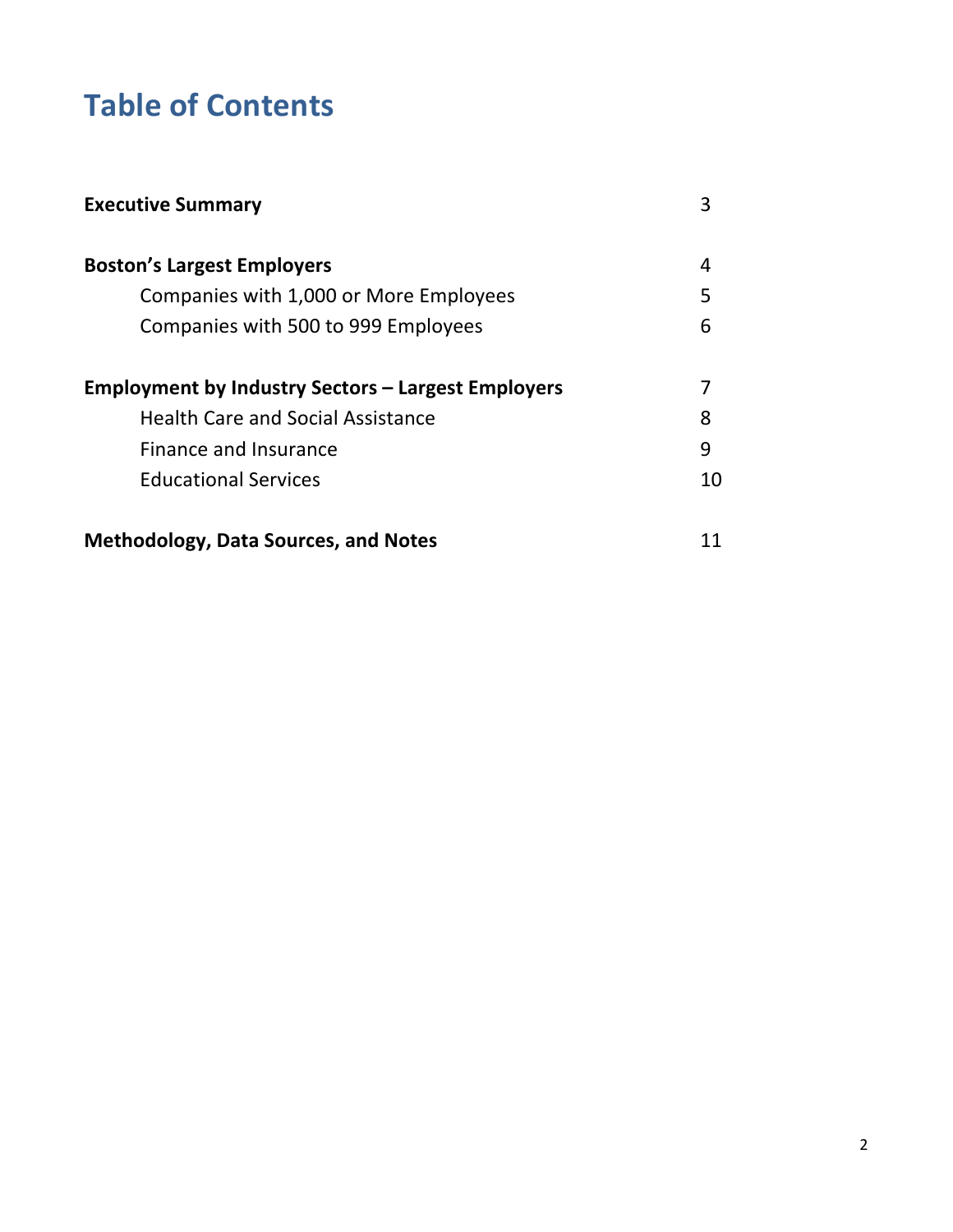## **Executive Summary**

!!!!!!!!!!!!!!!!!!!!!!!!!!!!!!!!!!!!!!!!!!!!!!!!!!!!!!!!!!!!

The accompanying report provides an overview of the largest private sector employers – defined as having 500 employees or more – in the city of Boston.

The analysis revealed that there are 121 private sector companies in Boston with 500 or more employees.<sup>1</sup> These companies account for 196,446 jobs, or 33% of Boston's 596,593 private jobs.<sup>2</sup> Massachusetts General Hospital is the city's largest employer with 14,752 employees, followed by Brigham and Women's Hospital with 11,229 employees and Boston University with 9,783 employees. Together, these top three organizations provide more than 35,000 jobs, representing 18% of all jobs supplied by Boston's largest employers.

The most significant industries among Boston's largest employers are Health Care and Social Assistance, Finance and Insurance, and Educational Services.<sup>3</sup> These three industries account for 144,070 jobs across 61 companies, representing 73% of all employment among Boston's largest employers, and 24% of all private employment in the city.

 $1$  See Methodology, Data Sources, and Notes page 11. "Private sector companies" is used as shorthand throughout this report; it includes universities, hospitals, other nonprofit organizations, and all other non-government institutions.<br><sup>2</sup> Total Boston employment figures from "2013 Economy Report," produced by the Boston Redevelopment Au

Research Division.

 $3$  Industry sectors are defined throughout this report using the North American Industry Classification System (NAICS), at the 2-digit level grouping.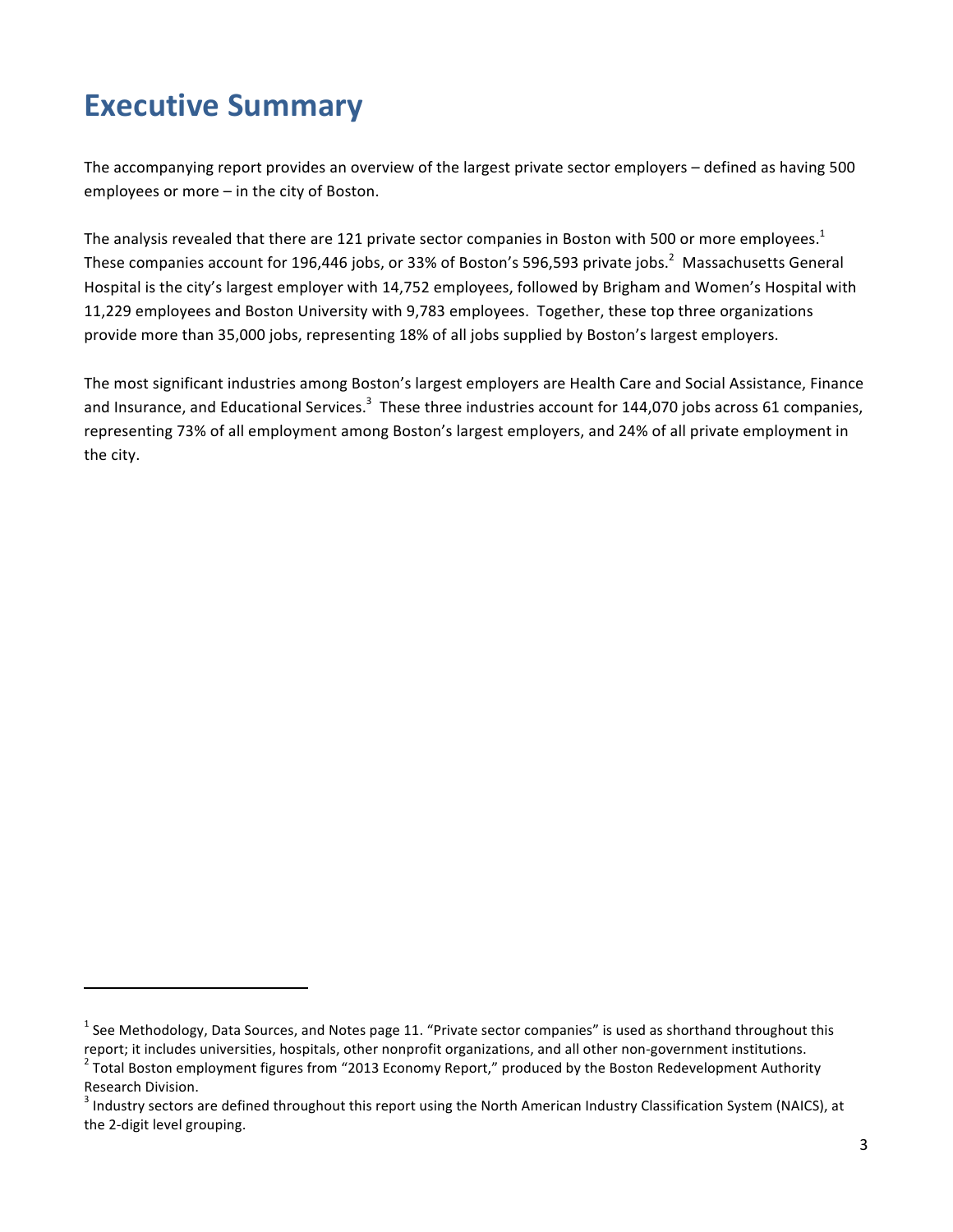## **Boston's!Largest!Employers**

Boston's 121 largest private companies can be grouped into two categories: those with 1,000 or more employees, and those with 500 to 999 employees. The first group is comprised of 53 companies that employ 151,360 people, representing 25% of all private jobs in the city. The second group is comprised of 68 companies that employ 45,086 people, representing 8% of all private jobs in the city.

The largest employers among the first group are Massachusetts General Hospital (14,752 employees), Brigham and Women's Hospital (11,229 employees) and Boston University (9,783 employees). Among the second group, the largest employers are the Federal Reserve Bank of Boston (988 employees), Westin (950 employees), and Emerson College (915 employees).

When grouped by industries, the companies with 1,000 or more employees are primarily concentrated in three industries: Health Care and Social Assistance (60,393 employees), Finance and Insurance (38,389 employees), and Educational Services (28,891 employees). The distribution differs among companies with 500 to 999 employees, with Finance and Insurance (8,831 employees), Professional, Scientific and Technical Services (8,675 employees), and Accommodation and Food Services (8,533 employees) as the dominant industries.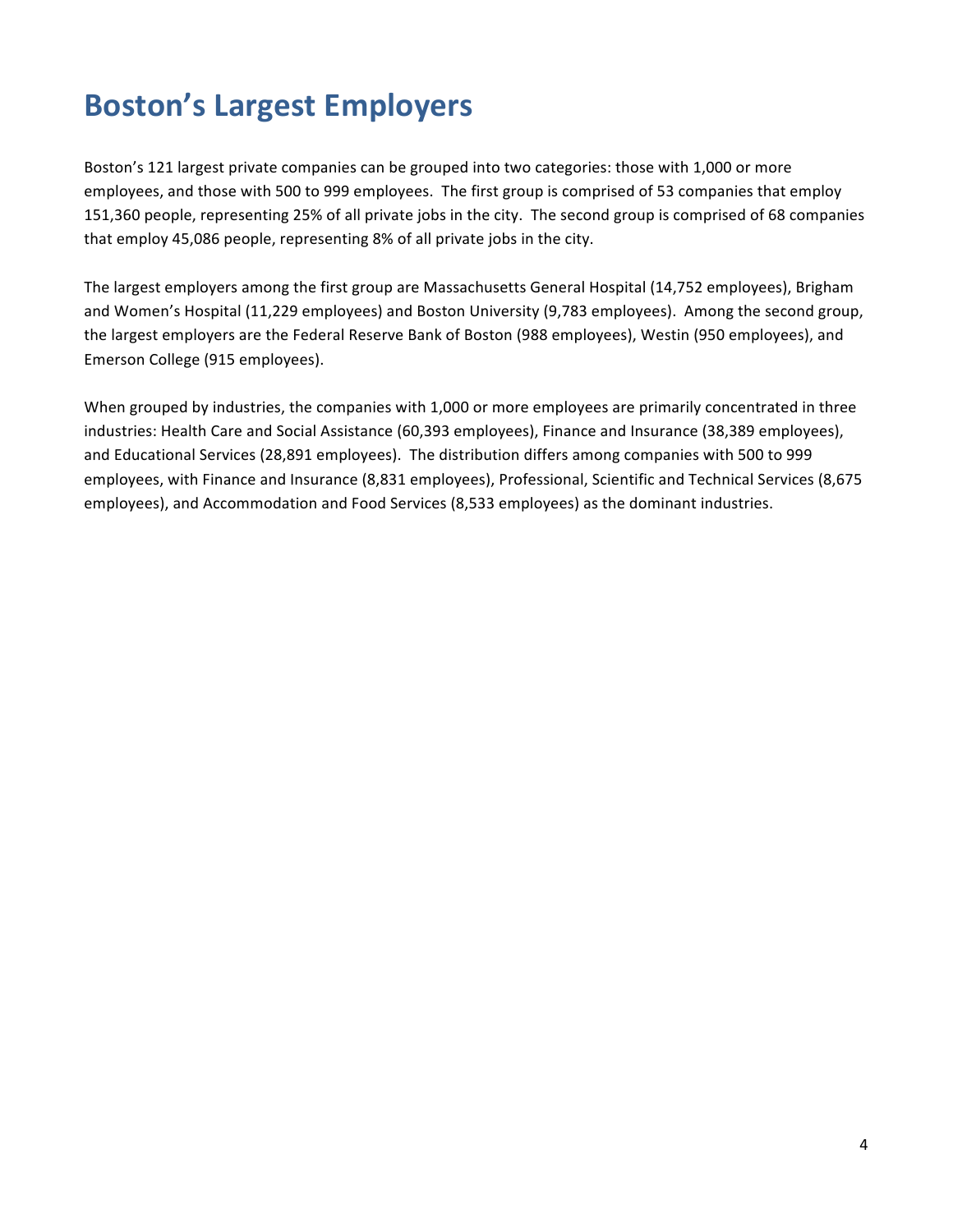#### **Companies with 1,000 or More Employees**

| Company                                                       | <b>Employees</b> |
|---------------------------------------------------------------|------------------|
| Massachusetts General Hospital                                | 14,752           |
| Brigham and Women's Hospital                                  | 11,229           |
| <b>Boston University</b>                                      | 9,783            |
| Children's Hospital, Boston                                   | 7,903            |
| State Street Bank & Trust Co                                  | 7,800            |
| Beth Israel Deaconess Medical Center                          | 6,695            |
| Fidelity                                                      | 5,500            |
| Harvard University Graduate Schools                           | 5,132            |
| Northeastern University                                       | 4,484            |
| <b>Boston Medical Center</b>                                  | 4,217            |
| <b>Boston College</b>                                         | 4,122            |
| <b>Tufts Medical Center</b>                                   | 3,692            |
| Dana-Farber Cancer Institute                                  | 3,607            |
| John Hancock                                                  | 3,430            |
| Liberty Mutual                                                | 3,182            |
| <b>Blue Cross Blue Shield of Massachusetts</b>                | 2,600            |
| ARAMARK                                                       | 2,476            |
| St. Elizabeth's Medical Center                                | 2,229            |
| Brown Brothers Harriman & Co                                  | 2,082            |
| <b>Boston Globe Media Partners</b>                            | 2,001            |
| <b>BNY Mellon</b>                                             | 1,980            |
| Pearson                                                       | 1,950            |
| Verizon Massachusetts                                         | 1,800            |
| New England Financial/Met Life                                | 1,750            |
| American Cleaning Co                                          | 1,700            |
| <b>Putnam Investments</b>                                     | 1,700            |
| <b>Tufts University Graduate Schools</b>                      | 1,642            |
| <b>Suffolk University</b>                                     | 1,528            |
| Massachusetts Eye and Ear Infirmary                           | 1,501            |
| Wellington Management Co                                      | 1,450            |
| CBS                                                           | 1,422            |
| <b>Thomson Reuters</b>                                        | 1,400            |
| Gillette                                                      | 1,385            |
| <b>Hebrew Rehabilitation Center</b>                           | 1,317            |
| <b>NSTAR Electric</b>                                         | 1,300            |
| Christian Science Publishing Society                          | 1,300            |
| Shaw's                                                        | 1,295            |
| Dunkin' Donuts                                                | 1,263            |
| Allen & Gerritsen                                             | 1,236            |
| <b>LPL Financial Corp</b>                                     | 1,200            |
| Deloitte                                                      | 1,200            |
| <b>MFS Investment Management</b>                              | 1,190            |
| Ernst & Young                                                 | 1,166            |
| <b>Berklee College of Music</b>                               | 1,159            |
| Ropes & Gray                                                  | 1,126            |
| Cambridge Associates                                          | 1,125            |
| <b>Partners HealthCare</b>                                    | 1,125            |
| <b>Faulkner Hospital</b>                                      | 1,117            |
| Stop & Shop<br>Simmons College                                | 1,067            |
|                                                               | 1,041            |
| New England Baptist Hospital<br>Pioneer Investment Management | 1,009<br>1,000   |
| American International Group                                  | 1,000            |
|                                                               |                  |

#### **Largest Industries**

| <b>Health Care &amp; Social Assistance</b><br><b>Top Three</b><br>Massachusetts General Hospital<br>Brigham and Women's Hospital<br>Children's Hospital, Boston | 60,393 employees |
|-----------------------------------------------------------------------------------------------------------------------------------------------------------------|------------------|
| <b>Finance &amp; Insurance</b><br>Top Three<br>State Street Bank & Trust Co.<br>Fidelity<br>John Hancock                                                        | 38,389 employees |
| <b>Educational Service</b><br>Top Three<br><b>Boston University</b><br><b>Harvard University Graduate Schools</b><br>Northeastern University                    | 28,891 employees |



Source: InfoUSA, 2012; ReferenceUSA, 2012; Dun & Bradstreet, 2013; Hoover's, 2013; Boston Business Journal Book of Lists, 2013; American Hospital Association, 2011; Integrated Postsecondary Education Data System (IPEDS); Direct employer contact; BRA Research Division Analysis, 2013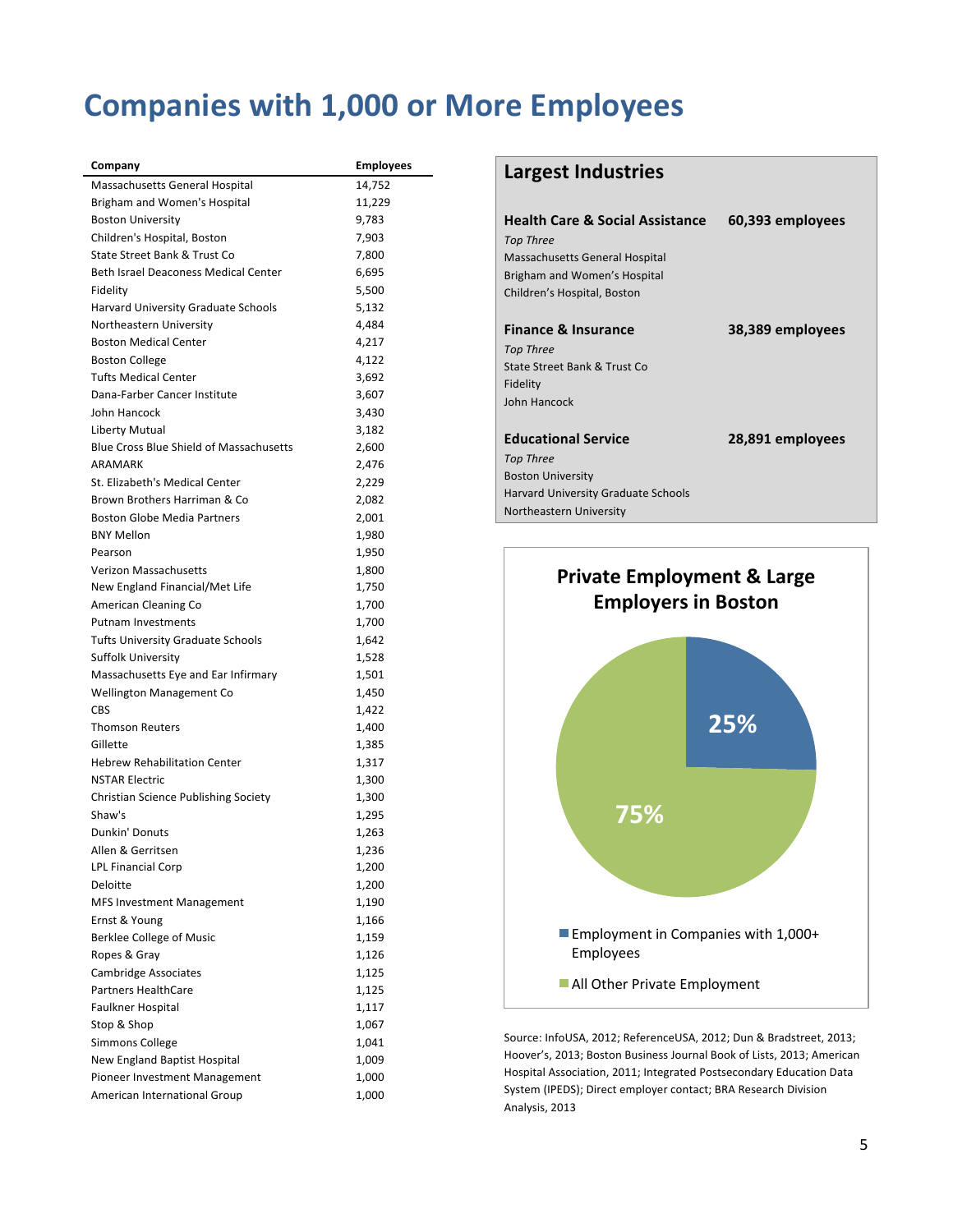#### **Companies with 500 to 999 Employees**

| Company                                                      | <b>Employees</b> |
|--------------------------------------------------------------|------------------|
| Federal Reserve Bank of Boston                               | 988              |
| Westin                                                       | 950              |
| <b>Emerson College</b>                                       | 915              |
| Eaton Vance Management                                       | 902              |
| Accenture                                                    | 900              |
| PricewaterhouseCoopers                                       | 900              |
| McDonald's                                                   | 878              |
| Goodwin Procter                                              | 876              |
| Citizens Bank                                                | 861              |
| Carney Hospital                                              | 851              |
| The MENTOR Network<br><b>TD Garden</b>                       | 851              |
|                                                              | 850              |
| Spaulding Rehabilitation Hospital                            | 847              |
| <b>CVS Pharmacy</b><br><b>Herald Media</b>                   | 835<br>830       |
| Harvard Pilgrim Health Care                                  | 800              |
| First Marblehead Co                                          | 800              |
| <b>Beacon Communities</b>                                    | 784              |
| <b>Starbucks</b>                                             | 763              |
| WGBH                                                         | 740              |
| Museum of Fine Arts                                          | 736              |
| Au Bon Pain                                                  | 726              |
| Ultimate Parking                                             | 712              |
| Wayfair.com                                                  | 700              |
| <b>Bank of America</b>                                       | 698              |
| Home for Little Wanderers                                    | 694              |
| <b>KPMG</b>                                                  | 692              |
| Santander Bank (fmr. Sovereign Bank)                         | 661              |
| Bain & Co                                                    | 650              |
| Digitas                                                      | 640              |
| WilmerHale                                                   | 637              |
| <b>UNO Restaurants</b>                                       | 636              |
| Wentworth Institute of Technology                            | 635              |
| Marriott                                                     | 625              |
| Arnold Worldwide                                             | 620              |
| Bingham McCutchen                                            | 605              |
| Boston Park Plaza Hotel & Towers                             | 600<br>600       |
| Seaport Hotel & World Trade Center<br>Joslin Diabetes Center | 600              |
| <b>Whole Foods Market</b>                                    | 600              |
| Wells Fargo (fmr. Evergreen Investments)                     | 600              |
| Suburban Home Healthcare                                     | 600              |
| Pier Five Services (Sebastian's Catering)                    | 600              |
| Mintz, Levin, Cohn, Ferris, Glovsky and Popeo                | 597              |
| Hilton                                                       | 585              |
| <b>Bechtel/Parsons Brinckerhoff</b>                          | 575              |
| Sheraton                                                     | 550              |
| Home Depot                                                   | 550              |
| Sapient                                                      | 550              |
| Walgreens                                                    | 542              |
| Dimock Center                                                | 540              |
| Visiting Nurse Association of Boston                         | 533              |
| American Student Assistance                                  | 525              |
| <b>Plymouth Rock Assurance</b>                               | 521              |
| <b>Four Seasons</b>                                          | 520              |
| McGladrev                                                    | 508              |
| <b>Suffolk Construction</b>                                  | 501              |
| Iron Mountain                                                | 501              |
| Pine Street Inn                                              | 500              |
| Ameriprise Financial (Columbia Management)                   | 500              |
| <b>Deutsche Bank Americas</b>                                | 500              |
| Cengage Learning                                             | 500              |
| <b>Bain Capital</b>                                          | 500              |

| Company                                   | <b>Employees</b> |
|-------------------------------------------|------------------|
| Grantham, Mayo, Van Otterloo and Co       | 500              |
| Marsh & McClennan Companies               | 500              |
| <b>Marian Manor Nursing Home</b>          | 500              |
| <b>Boston Harbor Hotel</b>                | 500              |
| Carmelite Sisters for the Aged and Infirm | 500              |

#### **Largest Industries**

**Finance!&!Insurance 8,831 employees** *Top(Three* Federal Reserve Bank of Boston Eaton Vance Management Citizens Bank

**Professional,!Scien.!&!Tech.!Svcs. 8,675 employees Top Three** Accenture PricewaterhouseCoopers Goodwin!Procter

#### **Accommodation!&!Food!Services 8,533 employees** *Top(Three* Westin McDonald's Starbucks



Hoover's, 2013; Boston Business Journal Book of Lists, 2013; American Hospital Association, 2011; Integrated Postsecondary Education Data System (IPEDS); Direct employer contact; BRA Research Division Analysis, 2013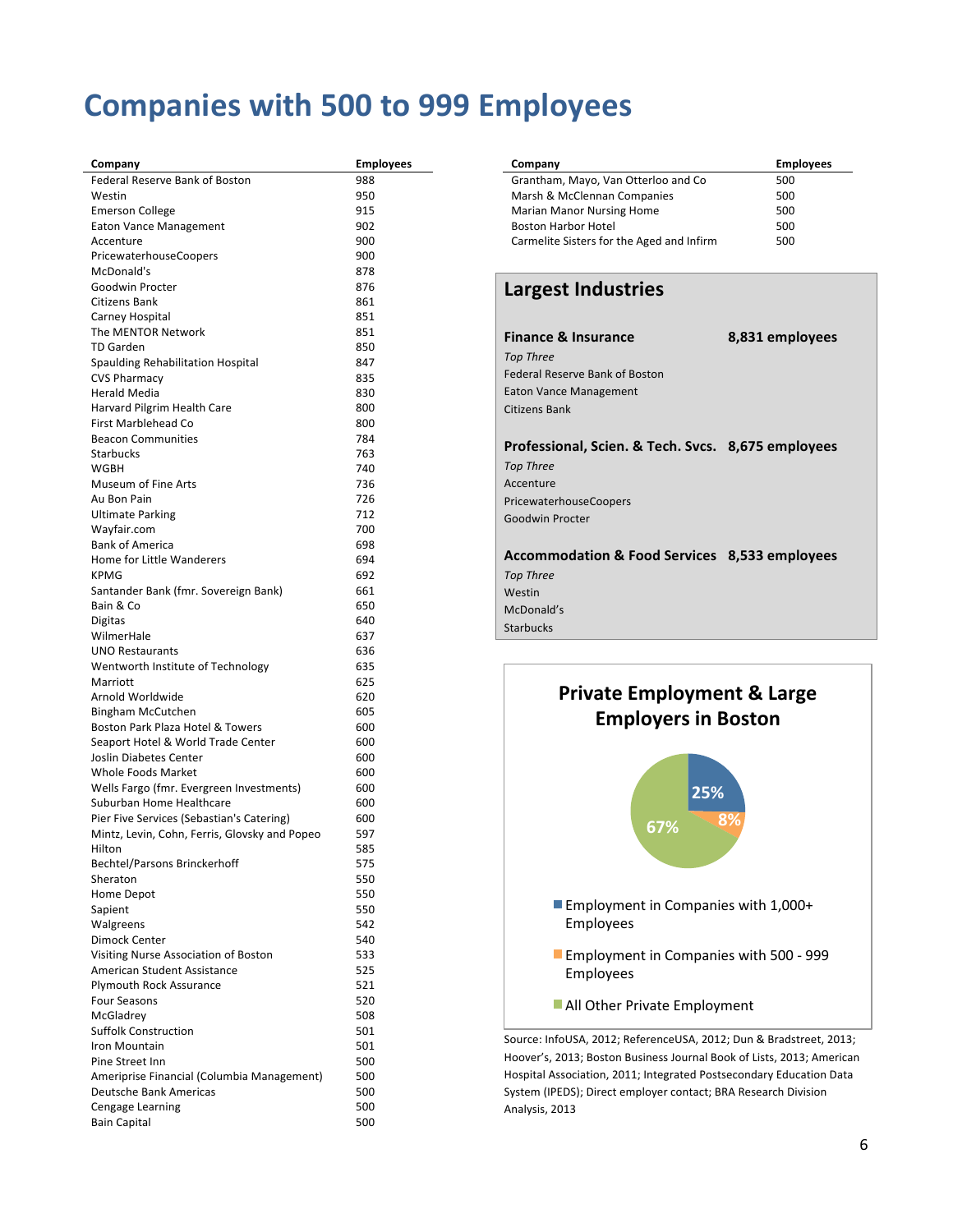## **Employment by Industry Sectors – Largest Employers**

Of the 121 companies in Boston with 500 or more employees, 61 companies are in the three largest industries of Health Care and Social Assistance, Finance and Insurance, and Educational Services. These three industries account for 144,070 jobs, or 73.3% of all employment among Boston's largest employers.

| <b>Industry Sector</b>                   | Jobs   | % of Total |
|------------------------------------------|--------|------------|
| Health Care & Social Assistance          | 66,409 | 33.8%      |
| Finance & Insurance                      | 47,220 | 24.0%      |
| <b>Educational Services</b>              | 30,441 | 15.5%      |
| Professional, Scientific & Technical     |        |            |
| Services                                 | 13,403 | 6.8%       |
| <b>Accommodation &amp; Food Services</b> | 9,796  | 5.0%       |
| Information                              | 9,243  | 4.7%       |
| Retail Trade                             | 8,065  | 4.1%       |
| <b>Other Services</b>                    | 3,537  | 1.8%       |
| Administrative & Support and Waste       |        |            |
| Management & Remediation Services        | 2,550  | 1.3%       |
| Construction                             | 1,860  | 0.9%       |
| Manufacturing                            | 1,385  | 0.7%       |
| <b>Utilities</b>                         | 1,300  | 0.7%       |
| Arts, Entertainment, & Recreation        | 736    | 0.4%       |
| Warehousing                              | 501    | 0.3%       |



Source: InfoUSA, 2012; ReferenceUSA, 2012; Dun & Bradstreet, 2013; Hoover's, 2013; Boston Business Journal Book of Lists, 2013; American Hospital Association, 2011; Integrated Postsecondary Education Data System (IPEDS); Direct employer contact; BRA Research Division Analysis, 2013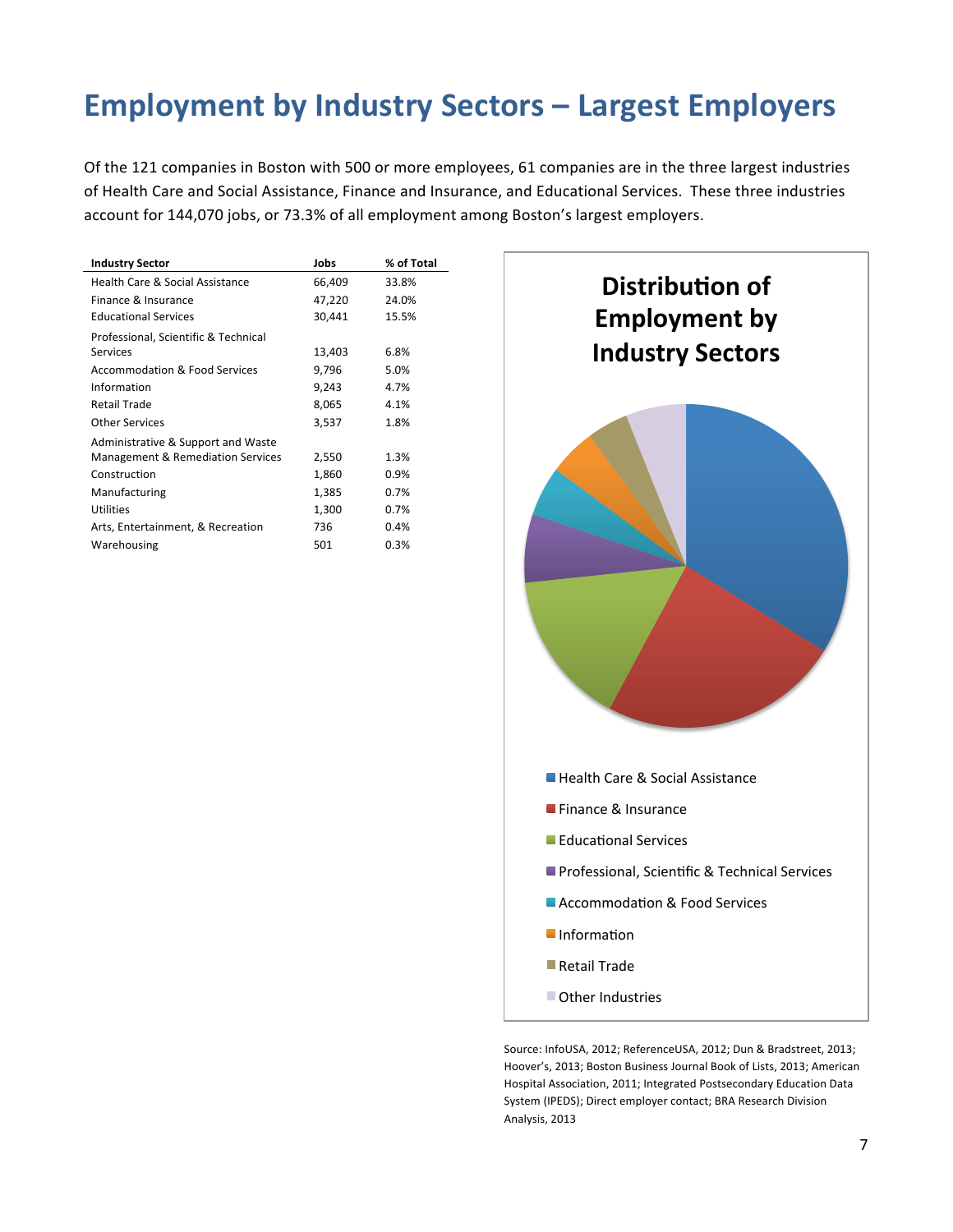## **Health!Care and!Social!Assistance – Largest!Employers**

In 2011, the Health Care and Social Assistance industry employed 125,389 people in Boston, accounting for 21% of Boston's total private employment. Fifteen hospitals and seven other health care and social assistance organizations employ 500 workers or more and account for 66,409 jobs, making Health Care and Social Assistance the largest industry on Boston's list of largest employers.

| Company                              | <b>Employees</b> |
|--------------------------------------|------------------|
| Massachusetts General Hospital       | 14,752           |
| Brigham and Women's Hospital         | 11,229           |
| Children's Hospital, Boston          | 7,903            |
| Beth Israel Deaconess Medical Center | 6,695            |
| <b>Boston Medical Center</b>         | 4,217            |
| <b>Tufts Medical Center</b>          | 3,692            |
| Dana-Farber Cancer Institute         | 3,607            |
| St. Elizabeth's Medical Center       | 2,229            |
| Massachusetts Eye and Ear Infirmary  | 1,501            |
| <b>Hebrew Rehabilitation Center</b>  | 1,317            |
| <b>Partners HealthCare</b>           | 1,125            |
| Faulkner Hospital                    | 1,117            |
| New England Baptist Hospital         | 1,009            |
| Carney Hospital                      | 851              |
| The MENTOR Network                   | 851              |
| Spaulding Rehabilitation Hospital    | 847              |
| Home for Little Wanderers            | 694              |
| <b>Joslin Diabetes Center</b>        | 600              |
| Suburban Home Healthcare             | 600              |
| Dimock Center                        | 540              |
| Visiting Nurse Association of Boston | 533              |
| <b>Marian Manor Nursing Home</b>     | 500              |



Source: American Hospital Association, 2011; InfoUSA, 2012; ReferenceUSA, 2012; Dun & Bradstreet, 2013; Hoover's, 2013; BRA Research Division Analysis, 2013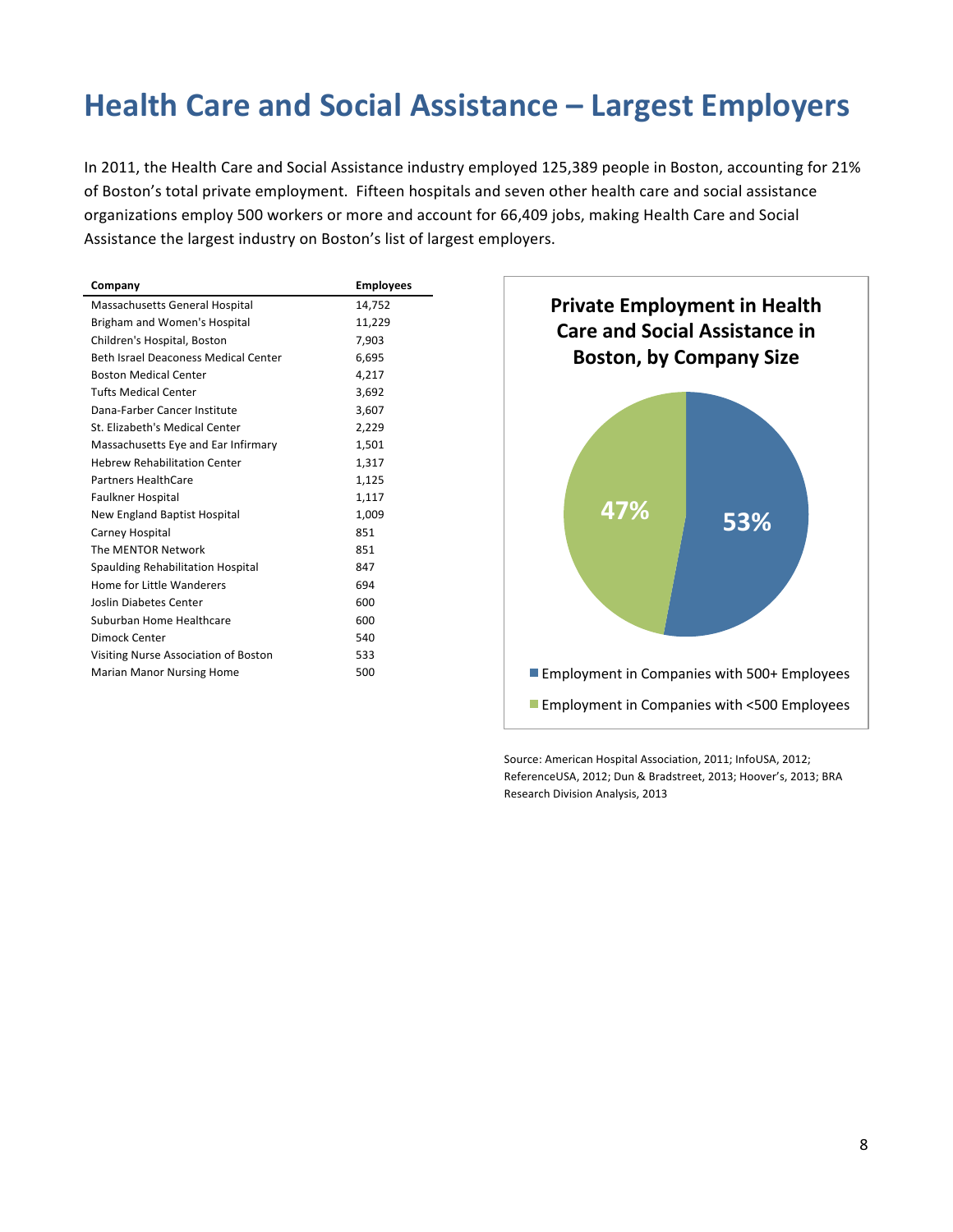## **Finance and Insurance – Largest Employers**

In 2011, the Finance and Insurance industry employed 79,513 people in Boston, accounting for 13% of the city's total private employment. Six commercial banks, seven insurance agencies, and 16 investment agencies employ 500 workers or more and account for 47,220 jobs, making Finance and Insurance the second largest industry on Boston's list of largest employers.

| Company                                        | <b>Employees</b> |
|------------------------------------------------|------------------|
| State Street Bank & Trust Co.                  | 7,800            |
| Fidelity                                       | 5,500            |
| John Hancock                                   | 3,430            |
| Liberty Mutual                                 | 3,182            |
| <b>Blue Cross Blue Shield of Massachusetts</b> | 2,600            |
| Brown Brothers Harriman & Co.                  | 2,082            |
| <b>BNY Mellon</b>                              | 1,980            |
| New England Financial/Met Life                 | 1,750            |
| <b>Putnam Investments</b>                      | 1,700            |
| <b>Wellington Management Co</b>                | 1,450            |
| <b>Thomson Reuters</b>                         | 1,400            |
| <b>LPL Financial Corp</b>                      | 1,200            |
| <b>MFS Investment Management</b>               | 1,190            |
| Cambridge Associates                           | 1,125            |
| American International Group                   | 1,000            |
| Pioneer Investment Management                  | 1,000            |
| <b>Federal Reserve Bank of Boston</b>          | 988              |
| <b>Eaton Vance Management</b>                  | 902              |
| Citizens Bank                                  | 861              |
| First Marblehead Co                            | 800              |
| Harvard Pilgrim Health Care                    | 800              |
| <b>Bank of America</b>                         | 698              |
| Santander Bank (fmr. Sovereign Bank)           | 661              |
| Wells Fargo (fmr. Evergreen Investments)       | 600              |
| <b>Plymouth Rock Assurance</b>                 | 521              |
| Ameriprise Financial (Columbia Management)     | 500              |
| <b>Bain Capital</b>                            | 500              |
| <b>Deutsche Bank Americas</b>                  | 500              |
| Grantham, Mayo, Van Otterloo and Co            | 500              |
|                                                |                  |



Source: InfoUSA, 2012; ReferenceUSA, 2012; Dun & Bradstreet, 2013; Hoover's, 2013; Boston Business Journal Book of Lists, 2013; Direct employer contact; BRA Research Division Analysis, 2013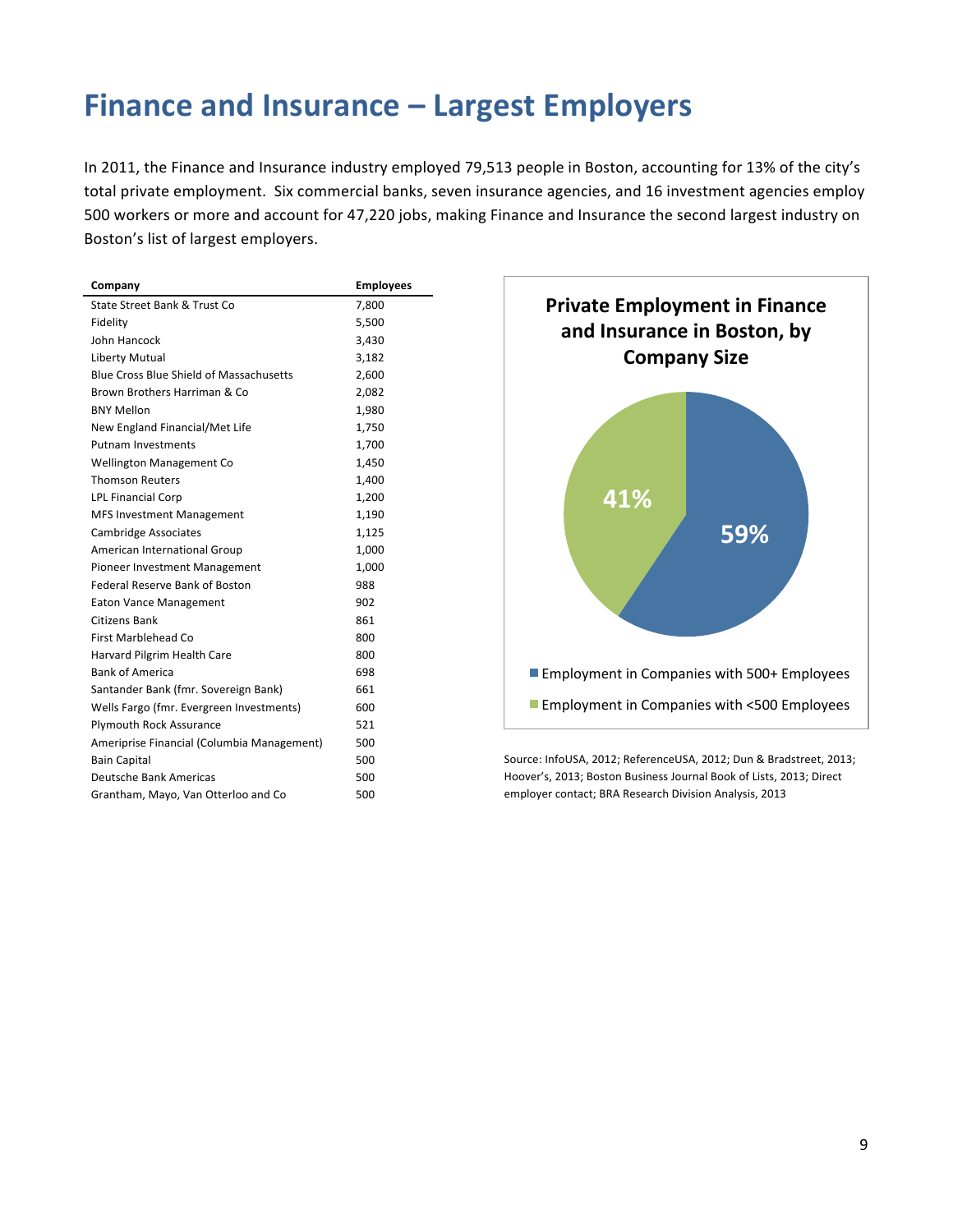## **Educational Services – Largest Employers**

In 2011, the Educational Services industry employed 53,783 people in Boston, accounting for 9% of the city's total private employment. Ten universities employ 500 workers or more and account for 30,441 jobs, making Educational Services the third largest industry on the list of Boston's largest employers.

| Company                                    | <b>Employees</b> |
|--------------------------------------------|------------------|
| <b>Boston University</b>                   | 9,783            |
| <b>Harvard University Graduate Schools</b> | 5,132            |
| Northeastern University                    | 4.484            |
| <b>Boston College</b>                      | 4.122            |
| <b>Tufts University Graduate Schools</b>   | 1,642            |
| Suffolk University                         | 1,528            |
| Berklee College of Music                   | 1,159            |
| Simmons College                            | 1,041            |
| <b>Emerson College</b>                     | 915              |
| Wentworth Institute of Technology          | 635              |



Source: Integrated Postsecondary Education Data System (IPEDS); College and University Fact Sheets, Reports; BRA Research Division Analysis, 2013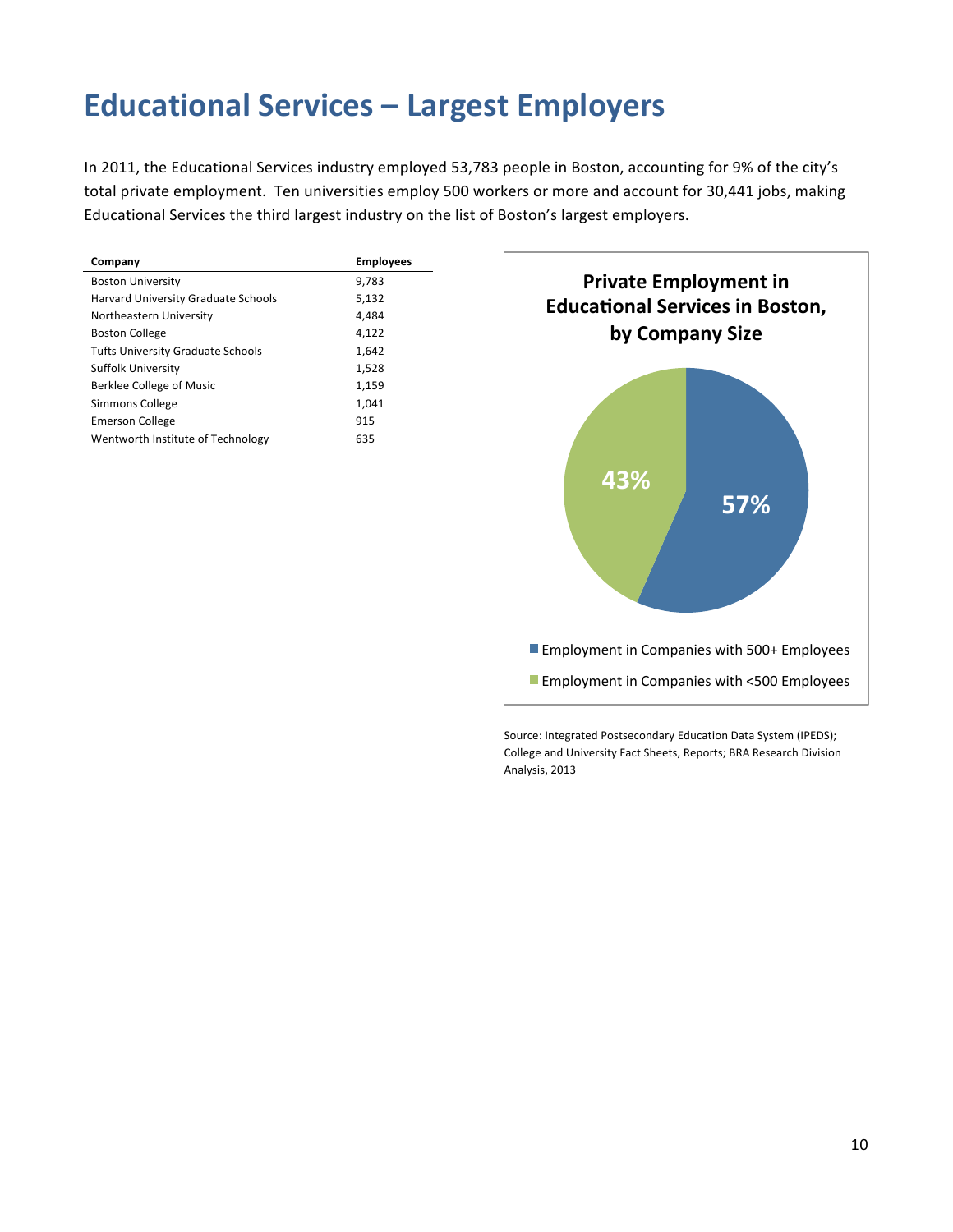## **Methodology, Data Sources, and Notes**

Before discussing the methodology, it is important to note that the 2013 Largest Employers report and the 2011 Largest Employers report should not be compared, and differences should not be interpreted as job gains or losses for individual companies. The current version of this report used a more comprehensive search of existing secondary sources and also contains more data from direct contact with employers than the previous version. A table explaining the largest changes is included at the end of this section.

#### **Hospitals!and!Colleges**

The American Hospital Association (AHA) database was used for all final hospital figures. For colleges and universities, prior reports relied on the New England Board of Higher Education for employment figures. Because that listing has not been updated since 2009, the 2013 Largest Employers report relies on direct data from university websites and the Integrated Postsecondary Education Data System (IPEDS), which collects data on employment for universities.

#### **All!Other!Employers**

Data for all other large employers comes primarily from private secondary databases InfoUSA, ReferenceUSA, Dun & Bradstreet, Hoover's, and the Boston Business Journal's Book of Lists (BBJ). Several employers were also contacted directly to verify employment figures.

For each of the secondary databases, all employers with 250 employees or more, located in Boston, were selected. Next, all public employers – federal, state, and municipal – were excluded, along with hospital and university entries. In rare instances where a database had multiple records with different employment figures for an organization, research was done into current office locations. Where there truly were multiple locations for an employer, this data was aggregated; where the address was a former location, these records were excluded. Additionally, when a single database listed an employment figure significantly divergent from multiple other databases, that figure was excluded. Employment figures for franchise locations were aggregated up to the parent company level.

For the BBJ, employment figures are given as a Massachusetts statewide total. To identify where the statewide figure would equal the Boston figure, research was conducted to identify which of these employers have locations only in Boston. All BBJ records from employers with locations in other Massachusetts cities were excluded. A further limitation of BBJ data is that it is not a single database of all the largest employers, but rather a series of lists of the top employers grouped by industry or some other grouping, like "best places to work" or "fastest growing companies." Therefore, it is not necessarily as comprehensive as other databases.

All records from each database were compiled into one master listing and grouped by parent company. As the most direct source, the BBJ figure was used as the final employment figure when available for employers with no Massachusetts locations outside of Boston. For employers where the BBJ figure was statewide, or where no BBJ figure existed, a series of other methods were employed.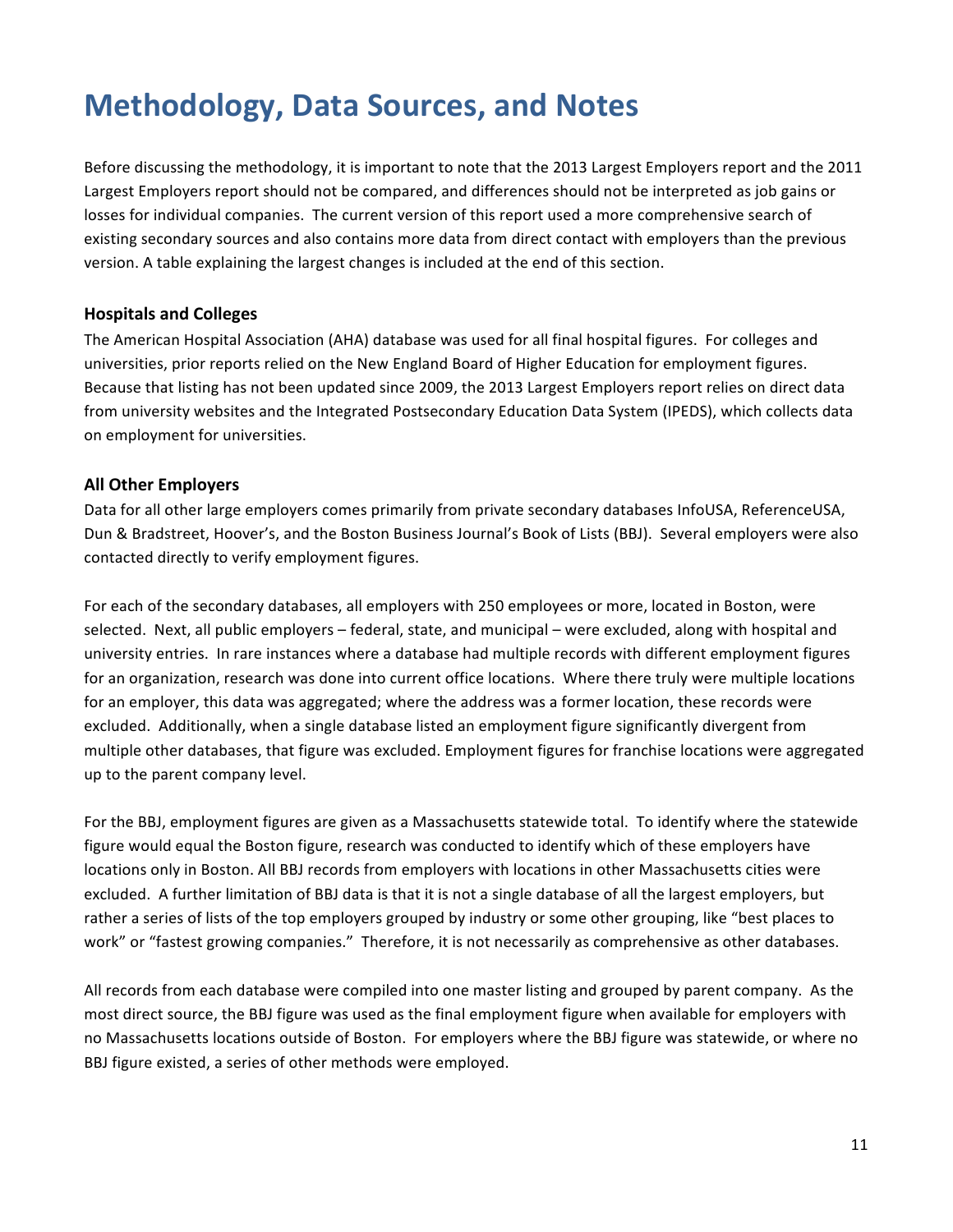If an employer had employment figures from multiple databases, and those figures were within 20% of one another, an average was used for a final employment figure. Often, though, employers had an employment figure from only one database. For companies with less than 1,000 employees, this figure was used as the final employee count. For companies with more than 1,000 employees, the companies were contacted directly to verify actual employment. For those companies that responded, that confirmed figure was used as the final employee count; otherwise, the single database number was used.

#### **Sources**

- $\cdot$  InfoUSA, 2012
- ReferenceUSA, 2012
- Dun & Bradstreet, 2013
- $\bullet$  Hoover's, 2013
- Boston Business Journal Book of Lists, 2013
- American Hospital Association, 2011
- College and University Fact Sheets, Reports
- Integrated Postsecondary Education Data System (IPEDS)
- Direct contact with employers

#### **Explanation of Significant Changes from 2011 to 2013**

| Company                                    | 2013  | 2011  | <b>Explanation of Change</b>                                                                                                                                                                                        |
|--------------------------------------------|-------|-------|---------------------------------------------------------------------------------------------------------------------------------------------------------------------------------------------------------------------|
| Ameriprise Financial (Columbia Management) | 500   | 1,282 | The 2013 figure came directly from the organization. We believe the 2011<br>figure overestimated actual employment.                                                                                                 |
| Bain & Co                                  | 650   | 1,300 | The 2011 report treated Bain & Co. and Bain Capital as one company; because<br>they are independent companies, the 2013 treats them as such.                                                                        |
| <b>Bain Capital</b>                        | 500   | 1,300 | The 2011 report treated Bain & Co. and Bain Capital as one company; because<br>they are independent companies, the 2013 treats them as such.                                                                        |
| <b>BNY Mellon</b>                          | 1,980 | 1,386 | Two independent secondary sources for the 2013 report had employment<br>figures of 2,000 and 1,960, respectively. We used the mean.                                                                                 |
| <b>Eaton Vance Management</b>              | 902   | 1,700 | The 2013 figure came directly from the organization. We believe the 2011<br>figure overestimated actual employment.                                                                                                 |
| Ernst & Young                              | 1,166 | 800   | The 2013 figure came from the Boston Business Journal, which is typically a<br>more precise source.                                                                                                                 |
| Gillette                                   | 1,385 | 2,200 | The 2013 figure came directly from the organization. We believe the 2011<br>figure overestimated actual employment.                                                                                                 |
| Harvard University Graduate Schools        | 5,132 | 799   | The 2013 figure came directly from Harvard's website. It represents the sum of<br>employment at the Business, Medical, Dental, and Public Health schools. The<br>2011 report did not include each of these schools. |
| <b>Liberty Mutual</b>                      | 3,182 | 7,125 | The 2013 figure came directly from the organization. We believe the 2011<br>figure overestimated actual employment.                                                                                                 |
| <b>LPL Financial Corp</b>                  | 1,200 | 500   | The 2013 report uses the InfoUSA figure of 1,200.                                                                                                                                                                   |